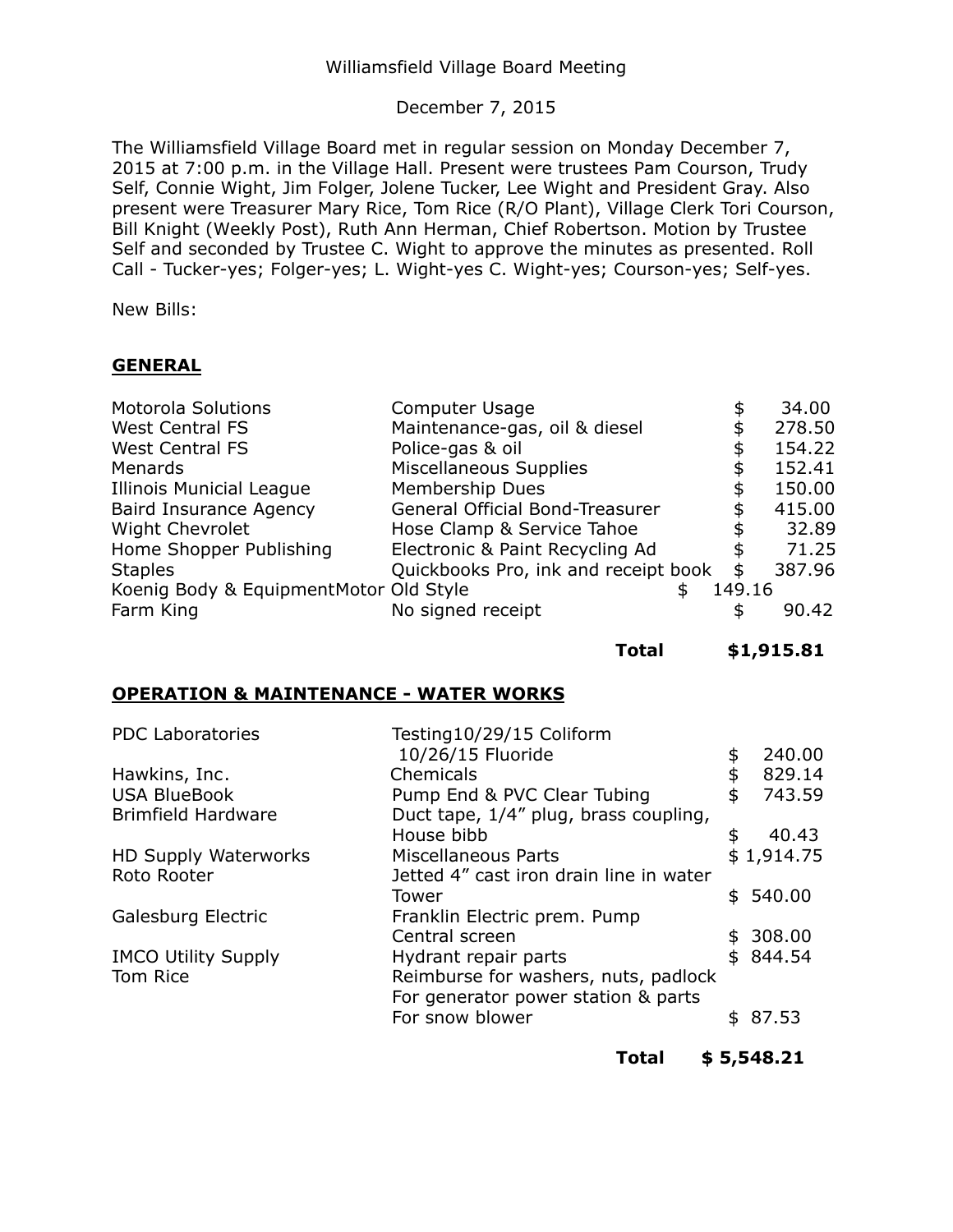Motion by Trustee Folger and seconded by Trustee L. Wight to approve new bills. Roll Call - Tucker-yes; Folger-yes; L. Wight-yes C. Wight-yes; Courson-yes; Selfyes.

 Motion by Trustee Tucker and seconded by Trustee P. Courson to approve financial statement. Roll Call - Tucker-yes; Folger-yes; L. Wight-yes C. Wight-yes; Courson-yes; Self-yes.

Public Comment: None

Correspondence: Passed on December  $7<sup>th</sup>$ , the Government will start paying the Village for the Motor Fuel Tax and the Videoing Gaming tax.

 Maintenance Report: The maintenance department is working on overhauling the water hydrants. There is some concern about the pile of rock in the new addition on Cottonwood Court blocking the road if a fire truck or snow slow had to get through the road. Howard Tree Service took down one tree on Floyd McClellan's road and 2 more will be removed on Gale Street near Staci English's house. The cost of removing the first tree was \$2,300. Replacing the water meters are moving forwards and 6 meters will be replaced at a time. There aren't any high priority meters to be replaced. There is a question about the alley being a closed alley between Landon's and Coe's. If the alley is closed, the owners would have had to hire lawyers and the 2 people that share the alley would become owners of it. The Village is not sure if the property owners took that action when the alley was closed. The elevator near the bank is tracking mud onto the road from lack of gravel. Jim is going to check on having a power cord ran under ground to the lights that shine on the flagpoles in Veterans Parks instead of using an extension cord.

 Police Report: A concerned runner was chased by a dog and was inquiring about the Village's leash laws. A poster will be made up and posted to remind residents about the lease ordinance. The Williamsfield Police Department's phone number and answering machine is all set up. The Williamsfield Police Department has a Facebook page to share information.

#### The following calls for service were handled by the Williamsfield Department:

Animals at large Animal at Large **SOR Checks** Theft from Property Extra Patrol for Property Neighbor Dispute

Loud noise complaint Ordinance citation issued Warned and Advised Warned and Advised All n compliance Report on file (Inv. Continues) No report needed-domestic trouble Following up (Report on File

Citations Issued in Month of October:

| Violations                                 |  | Citations | Warnings |  |
|--------------------------------------------|--|-----------|----------|--|
| Seatbelt violations<br>Speeding Violations |  |           |          |  |
| Disobeyed Stop Sign                        |  |           |          |  |